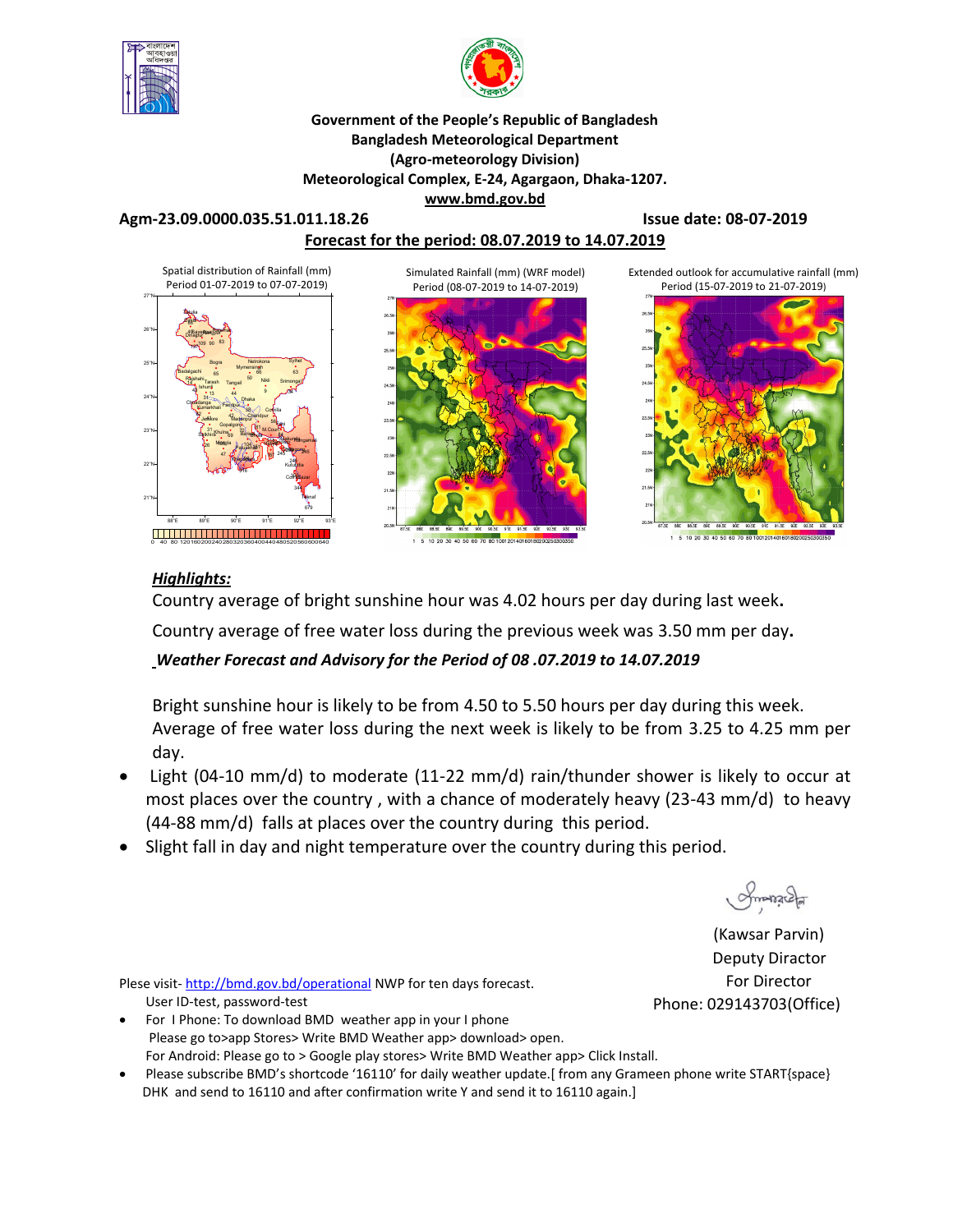#### **Short Weather description Period: 01.07.2019 to 07.07.2019**

Maximum And Minimum Temperature (Range and Extreme)

| <b>Divisions</b>  | <b>Maximum temperature</b><br>range in <sup>o</sup> C |  |      | <b>Highest maximum</b><br>temperature in <sup>o</sup> C |                        |  |                   |                          | Minimum temperature<br>Range in <sup>o</sup> C |              | Lowest minimum<br>temperature in <sup>o</sup> C |                     |     |
|-------------------|-------------------------------------------------------|--|------|---------------------------------------------------------|------------------------|--|-------------------|--------------------------|------------------------------------------------|--------------|-------------------------------------------------|---------------------|-----|
| <b>Dhaka</b>      | 29.5                                                  |  | 36.2 | °C Nikli                                                | 36.2 $\degree$ C 25.2  |  |                   | ۰.                       | 28.4                                           | $^{\circ}$ c | <b>Tangail</b>                                  | 25.2 $^{\circ}$ C   |     |
| <b>Mymensingh</b> | 29.6                                                  |  | 34.5 | <sup>o</sup> C Mymensingh                               | 34.5 $^{\circ}$ C 26.0 |  |                   | ۰.                       | 28.7                                           | °c           | Netrokona                                       | 26.0                | ้ค่ |
| Chattogram        | 27.3                                                  |  | 34.1 | <sup>°</sup> C Chandpur                                 | 34.1                   |  | °C 20.0           |                          | 27.6                                           | $^{\circ}$ c | M. Court                                        | $20.0\degree$ C     |     |
| <b>Sylhet</b>     | 30.5                                                  |  | 36.4 | <sup>o</sup> C Sylhet                                   | 36.4                   |  | °C 25.7           |                          | 27.4                                           | $^{\circ}$ c | Srimongal                                       | 25.7 $^{\circ}$ C   |     |
| Rajshahi          | 30.8                                                  |  | 36.3 | <sup>o</sup> C Rajshahi                                 | 36.3                   |  | °C 26.0           |                          | 27.7                                           |              | <sup>o</sup> C Rajshahi                         | 26.0                | ្ភ  |
| Rangpur           | 29.5                                                  |  | 36.1 | <sup>o</sup> C Sayedpur                                 | 36.1                   |  | $^{\circ}$ C 25.0 | $\overline{\phantom{0}}$ | 28.5                                           | °c           | Tetulia                                         | 25.0                | ្ភ  |
| Khulna            | 29.7                                                  |  | 35.8 | <sup>o</sup> C Jashore                                  | 35.8 °C 26.4           |  |                   |                          | 28.0                                           | °c           | Kumarkhali                                      | 26.4 $^{\circ}$ C   |     |
| <b>Barishal</b>   | 28.8                                                  |  | 33.6 | <sup>°</sup> C Patuakhali                               | 33.6 $^{\circ}$ C 25.8 |  |                   |                          | 27.8                                           | °c           | Bhola & khepupara                               | 25.8 <sup>o</sup> C |     |

#### *Rainfall analysis* and *average temperature:-*

| Name of the<br><b>Divisions</b> | Name of the<br><b>Stations</b> | Total<br>Rainfall<br>in $(mm)$ | Rainfall<br>in $(mm)$ | Normal Deviation<br>in % | Total<br>Rainy<br>days | Average<br>M ax<br>in % | Average<br>M in<br>Humidity Humidity<br>in % | Average<br>M ax.<br>temp in °C | Average<br>Normal<br>M ax.<br>temp in<br>°C | Average<br>Min.<br>temp in '<br>C | Average<br>Normal<br>M in.<br>temp in<br>°C |
|---------------------------------|--------------------------------|--------------------------------|-----------------------|--------------------------|------------------------|-------------------------|----------------------------------------------|--------------------------------|---------------------------------------------|-----------------------------------|---------------------------------------------|
| Dhaka                           | Dhaka                          | 038                            | 79                    | $-52$                    | 07                     | 094                     | 70                                           | 32.9                           | 31.6                                        | 27.0                              | 26.2                                        |
|                                 | Faridpur                       | 042                            | 87                    | $-52$                    | 03                     | 095                     | 71                                           | 32.8                           | 31.6                                        | 26.2                              | 25.8                                        |
|                                 | Madaripur                      | 070                            | 91                    | $-23$                    | 07                     | 096                     | 076                                          | 32.5                           | 31.8                                        | 26.6                              | 25.8                                        |
|                                 | Nikli                          | 009                            | $\overline{**}$       | $***$                    | 02                     | 088                     | 069                                          | 034                            | $\star\star$                                | 027                               | $\overline{1}$                              |
|                                 | Tangail                        | 044                            | 92                    | $-52$                    | 05                     | 094                     | 063                                          | 35.5                           | 31.7                                        | 26.0                              | 25.9                                        |
|                                 | Gopalgonj                      | 069                            | $\star\star$          | $***$                    | 07                     | 098                     | 072                                          | 31.9                           | **                                          | 027                               | $\star\star$                                |
| Mymensingh                      | Mymensingh                     | 050                            | 100                   | -50                      | 05                     | 093                     | 069                                          | 33.2                           | 31.1                                        | 27.2                              | 26.0                                        |
|                                 | Netrokona                      | 066                            | $\star\star$          | $***$                    | 05                     | 094                     | 069                                          | 32.6                           | $\star\star$                                | 27.3                              |                                             |
| Chattogram                      | Chattogram                     | 246                            | 178                   | 38                       | 07                     | $\star\star$            | $\star\star$                                 | $\star\star$                   | 30.5                                        | $\ddot{\ast}$                     | 25.1                                        |
|                                 | Sitakunda                      | 299                            | 190                   | 57                       | 06                     | 094                     | 068                                          | 032                            | 30.2                                        | 026                               | 25.4                                        |
|                                 | Rangamati                      | 245                            | 114                   | 115                      | 05                     | 096                     | 54                                           | 31.1                           | 30.7                                        | 25.2                              | 24.8                                        |
|                                 | Cox'sBazar                     | 344                            | 235                   | 46                       | 05                     | 097                     | 85                                           | 30.6                           | 29.9                                        | 25.4                              | 25.2                                        |
|                                 | Teknaf                         | 679                            | 318                   | 114                      | 07                     | $\star\star$            | $\star\star$                                 | $\star\star$                   | 29.4                                        | $\star\star$                      | 25.1                                        |
|                                 | Hatiya                         | 167                            | 176                   | $-5$                     | 06                     | 099                     | 083                                          | 031                            | 30.1                                        | 026                               | 25.7                                        |
|                                 | Sandw ip                       | 245                            | 206                   | 19                       | 07                     | $\star\star$            | $\star\star$                                 | $\star\star$                   | 29.9                                        | $\star\star$                      | 25.3                                        |
|                                 | Kutubdia                       | 307                            | 208                   | 48                       | 07                     | $**$                    | $\star\star$                                 | $\star\star$                   | 29.7                                        | **                                | 25.5                                        |
|                                 | Feni                           | 084                            | 187                   | $-55$                    | 05                     | 095                     | 71                                           | 32.3                           | 30.4                                        | 25.9                              | 25.2                                        |
|                                 | M.Court                        | 311                            | 162                   | 92                       | 06                     | 097                     | 079                                          | 31.4                           | 30.6                                        | 026                               | 25.7                                        |
|                                 | Chandpur                       | 081                            | 100                   | $-19$                    | 06                     | 097                     | 74                                           | 32.2                           | 31.3                                        | 26.8                              | 25.9                                        |
|                                 | Cumilla                        | 056                            | 99                    | $-43$                    | 04                     | 093                     | 070                                          | 32.1                           | 31.0                                        | 26.4                              | 25.6                                        |
| Sylhet                          | Sylhet                         | 063                            | 186                   | $-66$                    | 06                     | $\overline{**}$         | $\star\star$                                 | $\star\star$                   | 31.1                                        | **                                | 25.0                                        |
|                                 | Srimongal                      | 034                            | 80                    | $-58$                    | 04                     | 093                     | 063                                          | 34.2                           | 32.0                                        | 027                               | 25.0                                        |
| Rajshahi                        | Rajshahi                       | 043                            | 73                    | $-41$                    | 06                     | 097                     | 72                                           | 34.3                           | 32.2                                        | 26.8                              | 25.8                                        |
|                                 | Bogura                         | 065                            | 81                    | $-20$                    | 06                     | 097                     | 60                                           | 33.2                           | 31.9                                        | 27.3                              | 26.0                                        |
|                                 | Ishurdi                        | 031                            | 65                    | $-52$                    | 06                     | 097                     | 062                                          | 33.4                           | 32.0                                        | 27.1                              | 25.5                                        |
|                                 | Badalgachi                     | 014                            | $**$                  | $***$                    | 02                     | 098                     | 058                                          | 33.0                           | $^{\star\star}$                             | 26.7                              | $\star\star$                                |
|                                 | Tarash                         | 013                            | $\overline{1}$        | $***$                    | 03                     | 097                     | 062                                          | 32.7                           | $\overline{**}$                             | 27.0                              | $\overline{}$                               |
| Rangpur                         | Rangpur                        | 090                            | 97                    | $-7$                     | 03                     | 092                     | 65                                           | 34.1                           | 31.5                                        | 27.3                              | 25.9                                        |
|                                 | Dinajpur                       | 137                            | 109                   | 26                       | 03                     | 092                     | 66                                           | 33.6                           | 31.7                                        | 27.2                              | 25.4                                        |
|                                 | Sayedpur                       | 109                            | $\star\star$          | $***$                    | 04                     | 091                     | 064                                          | 33.9                           | $\star\star$                                | 027                               | $\star\star$                                |
|                                 | Rajarhat                       | 083                            | $\star\star$          | $***$                    | 02                     | 093                     | 69                                           | 33.1                           | $^{\star\star}$                             | 26.9                              | $\star\star$                                |
|                                 | Tetulia                        | 086                            | $\star\star$          | $***$                    | 06                     | 097                     | 066                                          | 33.0                           | $\star\star$                                | 022                               | $\star\star$                                |
|                                 | Dimla                          | 049                            | $\star\star$          | $***$                    | 03                     | 091                     | 064                                          | 33.8                           | $\star\star$                                | 027                               | $\star\star$                                |
| Khulna                          | Khulna                         | 106                            | 85                    | 25                       | 07                     | 098                     | 072                                          | 32.3                           | 32.0                                        | 27.2                              | 26.1                                        |
|                                 | Mongla                         | 047                            | $\star\star$          | $***$                    | 07                     | $\star\star$            | $\star\star$                                 | $\star\star$                   | $\star\star$                                | $\star\star$                      | $\ddot{x}$                                  |
|                                 | Jashore                        | 031                            | 82                    | $-62$                    | 05                     | 093                     | 067                                          | 33.8                           | 32.5                                        | 27.2                              | 26.1                                        |
|                                 | Chuadanga                      | 082                            | 84                    | $-2$                     | 07                     | 097                     | 72                                           | 33.4                           | 32.7                                        | 27.0                              | 26.1                                        |
|                                 | Satkhira                       | 026                            | 83                    | $-69$                    | 05                     | 097                     | 062                                          | 32.9                           | 32.2                                        | 27.5                              | 26.1                                        |
|                                 | Kumarkhali                     | 041                            |                       | $***$                    | 04                     | 096                     | 071                                          | 32.6                           |                                             | 027                               |                                             |
| <b>Barishal</b>                 | Barisal                        | 104                            | 111                   | -6                       | 07                     | 098                     | 80                                           | 31.5                           | 31.1                                        | 26.8                              | 25.6                                        |
|                                 | <b>Bhola</b>                   | 151                            | 119                   | 27                       | 07                     | 098                     | 83.0                                         | 30.2                           | 30.5                                        | 27.5                              | 25.7                                        |
|                                 | Patuakhali                     | 094                            | 169                   | $-44$                    | 07                     | $\star\star$            | $\star\star$                                 | $\star\star$                   | 30.7                                        | $\star\star$                      | 25.9                                        |
|                                 | Khepupara                      | 316                            | 199                   | 59                       | 07                     | 095                     | 79                                           | 31.3                           | 30.4                                        | 26.4                              | 25.8                                        |

Analyses contained in this bulletin are based on preliminary \* un-checked data. \*\* Data not received. \*\*\* Data not available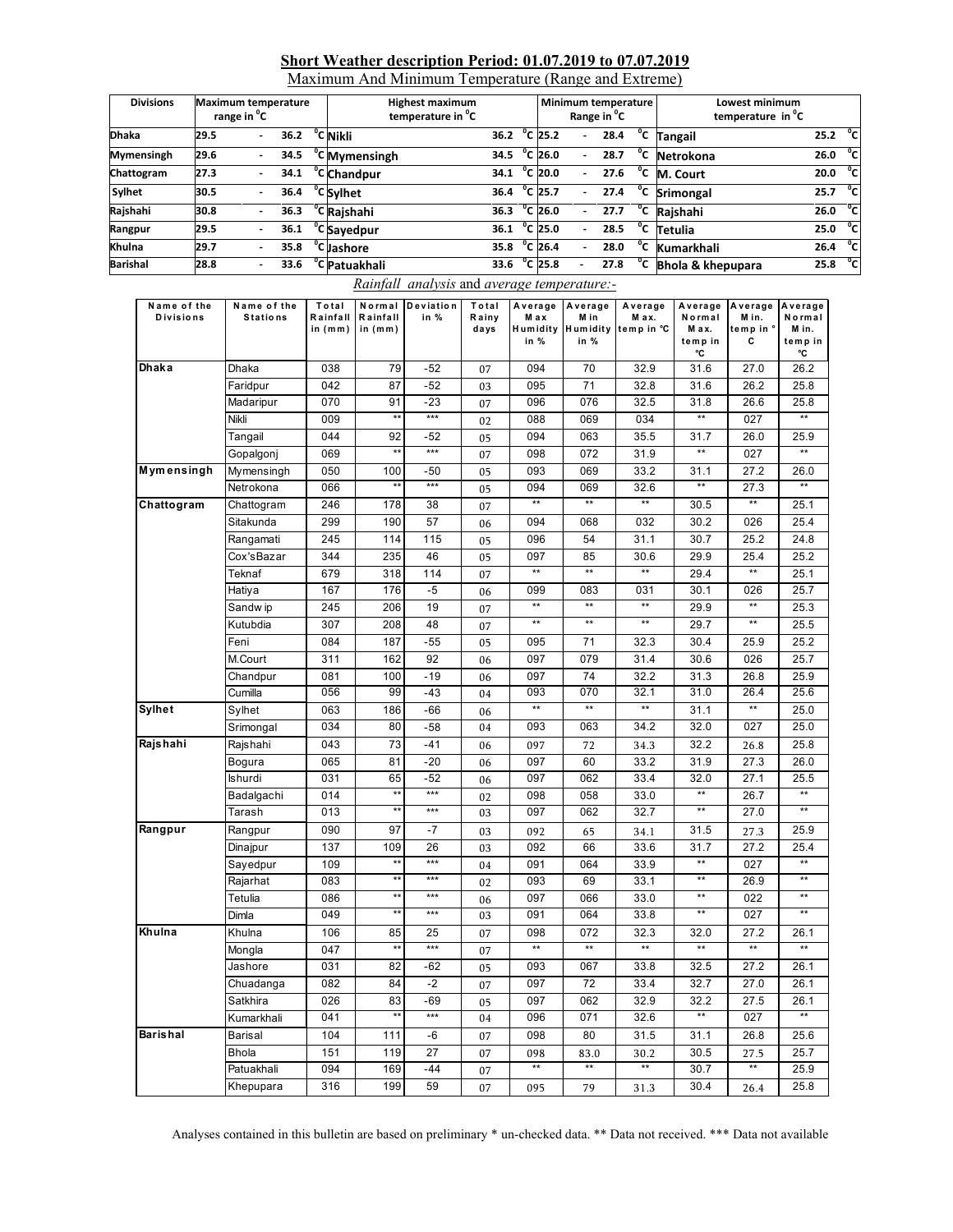

Spatial distribution of Rainfall (mm), Period (01-07-2019 to 07-07-2019)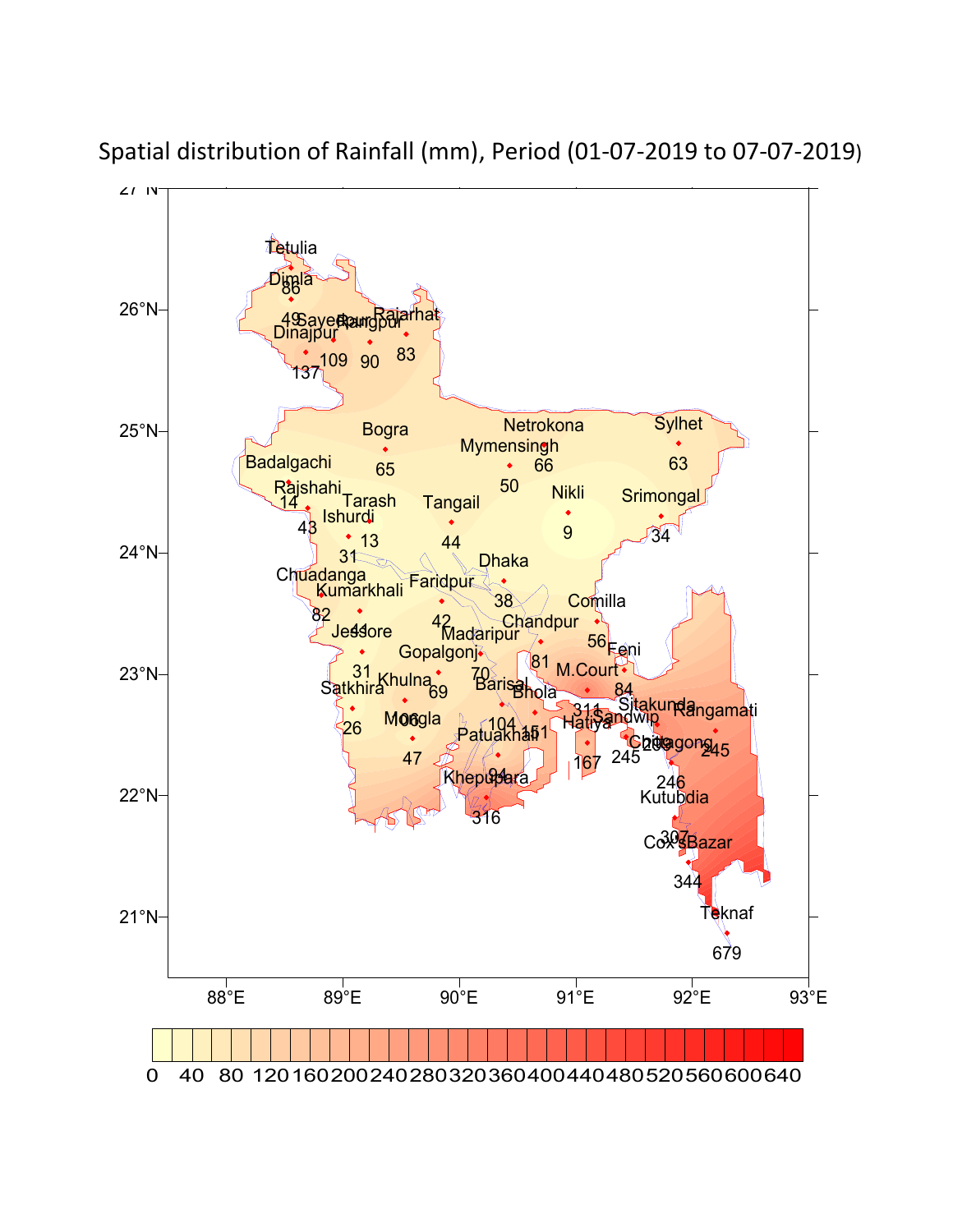## গণপ্রজাতন্ত্রী বাংলাদেশ সরকার বাংলাদেশ আবহাওয়া অধিদপ্তর কৃষি আবহাওয়া মহাশাখা আবহাওয়া ভবন, ই-২৪, আগারগাঁও, ঢাকা-১২০৭। www.bmd.gov.bd

এজিএম-২৩.০৯.০০০০.০৩৫.৫১.০১১.১৮.২৬

Spatial distribution of Rainfall (mm)

Period 01-07-2019 to 07-07-2019)

তারিখ: ০৮-০৭-২০১৯ খ্রিঃ

# পূর্বাভাসের সময়কাল: ০৮-০৭-২০১৯ থেকে ১৪-০৭-২০১৯

Simulated Rainfall (mm) (WRF model) Period (08-07-2019 to 14-07-2019)



1 5 10 20 30 40 50 60 70 80 100120140160180200250

Extended outlook for accumulative rainfall (mm) Period (15-07-2019 to 21-07-2019)



## প্ৰধান বৈশিষ্ট্য সমূহঃ-

গত সপ্তাহে দেশের দৈনিক উজ্জল সর্যকিরণ কালের গড় ৪.০২ ঘন্টা ছিল । গত সপ্তাহে দেশের দৈনিক বাষ্পীভবনের গড় ৩.৫০ মিঃ মিঃ ছিল।

## আবহাওয়ার পূর্বাভাসঃ ০৮-০৭-২০১৯ থেকে ১৪-০৭-২০১৯ খ্রিঃ পর্যন্ত।

এ সপ্তাহে দৈনিক উজ্জল সূর্য কিরণ কাল ৪.৫০ থেকে ৫.৫০ ঘন্টার মধ্যে থাকতে পারে ।

আগামী সপ্তাহের বাঙ্গীভবনের দৈনিক গড় ৩.২৫ মিঃ মিঃ থেকে ৪.২৫ মিঃ মিঃ থাকতে পারে।

- এ সময়ে সারাদেশের অধিকাংশ স্থানে হাল্কা (০৪-১০ মি. মি./প্রতিদিন) থেকে মাঝারি ধরণের (১১-২২ মি. মি./প্রতিদিন) বৃষ্টি/বজ্রবৃষ্টি হতে পারে, সেই সাথে দেশের কোথাও কোথাও মাঝারি ধরণের ভারী (২৩-৪৩ মি. মি./প্রতিদিন) হতে ভারী (88-৮৮ মি. মি./প্রতিদিন) বর্ষণ হতে পারে।
- এ সময়ে দিন ও রাতের তাপমাত্রা সামান্য কমতে পারে।

Smanacla

(কা্ওসার পারভীন) উপপরিচালক পরিচালকের পক্ষে টেলিফোন: ০২৯১৪৩৭০৩ (অফিস)

- Plese visit-http://bmd.gov.bd/operational NWP for ten days forecast. User ID-test, password-test
- For I Phone: To download BMD weather app in your I phone Please go to>app Stores> Write BMD Weather app> download> open. For Android: Please go to > Google play stores> Write BMD Weather app> Click Install.

Please subscribe BMD's shortcode '16110' for daily weather update. [ from any Grameen phone write START{space} DHK and send to 16110 and after confirmation write Y and send it to 16110 again. ]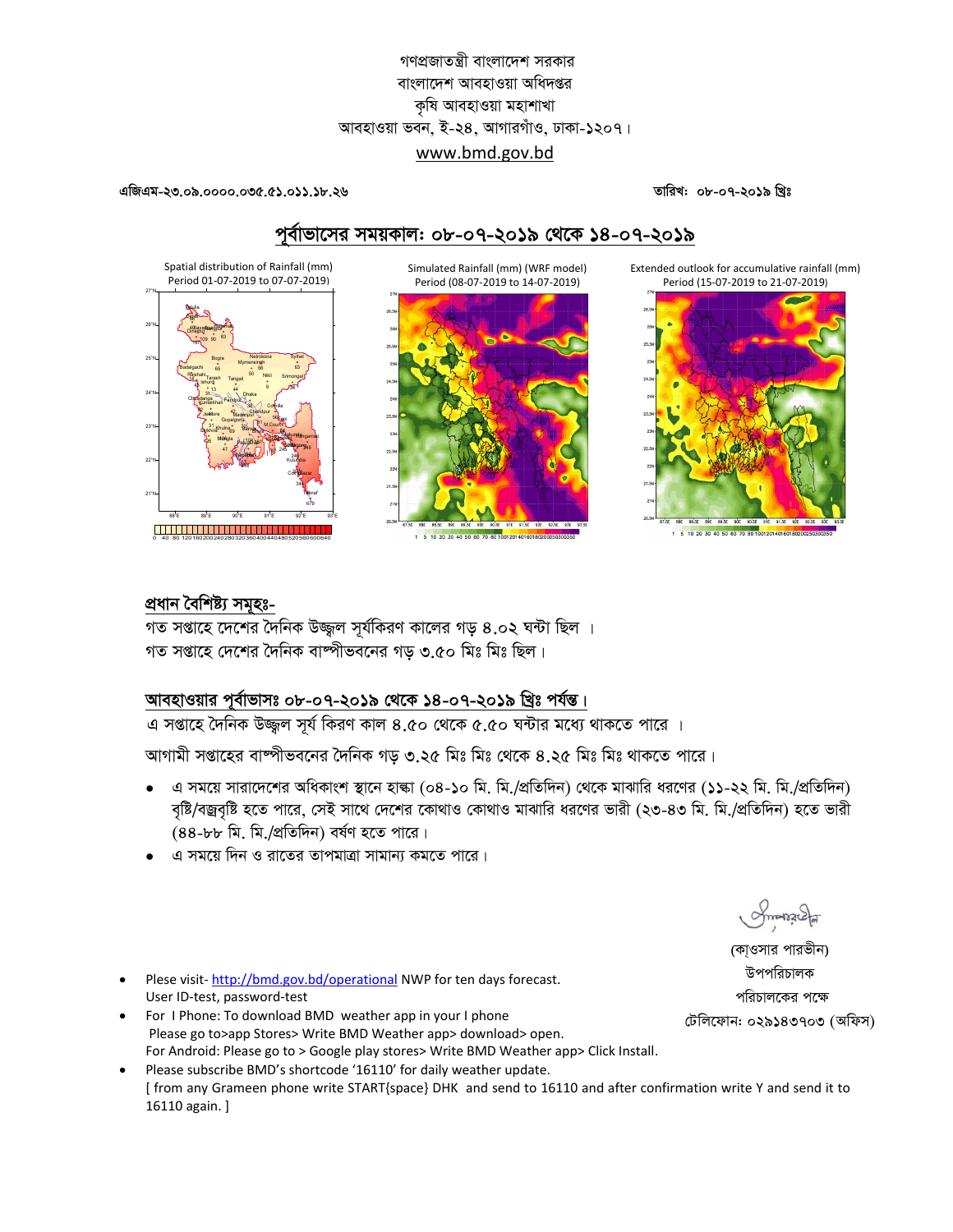### <u> আবহাওয়া বিবরণী, সমূহ ০১-০৭-২০১৯ থেকে ০৭-০৭-২০১৯</u>

| বিভাগ     | সর্বোচ্চ তাপমাত্রার পরিসর। |                          |      |                                                             | সৰ্বোচ্চ তাপমাত্ৰা ° সেঃ |  |             |                    |                  | সর্বনিম্ন তাপমাত্রার পরিসর |                     | সৰ্বনিম্ন তাপমাত্ৰা °সেঃ |      |                |
|-----------|----------------------------|--------------------------|------|-------------------------------------------------------------|--------------------------|--|-------------|--------------------|------------------|----------------------------|---------------------|--------------------------|------|----------------|
|           |                            |                          |      |                                                             |                          |  |             |                    | 'সেঃ             |                            |                     |                          |      |                |
| ঢাকা      | ১.৯.৫                      |                          |      | ৩৬.২ ° সেঃ                                                  | নিকলী                    |  | ৩৬.২        |                    | $^\circ$ সেঃ২৫.২ | ২৮.৪                       | $^{\circ}$ সেঃ      | টাঙ্গাইল                 | ২৫.২ | $^{\circ}$ সেঃ |
| ময়মনসিংহ | ২৯.৬                       | $\overline{\phantom{0}}$ |      | ৩৪.৫ ° সেঃ                                                  | ময়মনসিংহ                |  | 0.8c        |                    | সেঃ২৬.০          | ২৮.৭                       | $^{\circ}$ সেঃ      | নেত্ৰকোনা                | ২৬.০ | $^{\circ}$ সেঃ |
| চউগ্ৰাম   | ২৭.৩                       |                          |      | ৩৪.১ ° সেঃ                                                  | চাঁদপুর                  |  | ৩8.১        | $^{\circ}$ সেঃ২০.০ |                  | ২৭.৬                       | $^{\circ}$ সেঃ      | মাইজদীকোৰ্ট              | ২০.০ | $^{\circ}$ সেঃ |
| সিলেট     | ზ.00                       |                          |      | ৩৬.৪ $^{\circ}$ সেঃ                                         | সিঔে                     |  | ৩৬.৪        | $^{\circ}$ সেঃ২৫.৭ |                  | ২৭.৪                       | $^{\circ}$ সেঃ      | শ্ৰীমঙ্গল                | ২৫.৭ | $^{\circ}$ সেঃ |
| রাজশাহী   | ৩০.৮                       |                          | ৩৬.৩ | $^{\circ}$ সেঃ                                              | রাজশাহী                  |  | ৩৬.৩        | $^{\circ}$ সেঃ২৬.০ |                  | ২৭.৭                       | $^{\circ}$ সেঃ      | রাজশাহী                  | ২৬.০ | $^{\circ}$ সেঃ |
| রংপুর     | ২৯.৫                       | $\overline{\phantom{0}}$ | ৩৬.১ | $^{\circ}$ সেঃ                                              | সৈয়দপর                  |  | ৩৬.১        | $^{\circ}$ সেঃ২৫.০ |                  | ২৮.৫                       | $\degree$ সেঃ       | তেঁতলিয়া                | ২৫.০ | $^{\circ}$ সেঃ |
| খুলনা     | ২৯.৭                       | $\sim$                   |      | ত $\overline{\mathfrak{se}}$ $\overline{\mathfrak{se}}$ পিঃ | যশোর                     |  | <b>OC.b</b> |                    | সেঃ২৬.৪          | ২৮.০                       |                     | <b>° সেঃ</b> কুমারখালী   | ২৬.৪ | $^{\circ}$ সেঃ |
| বরিশাল    | ২৮.৮                       |                          | ৩৩.৬ | $^{\circ}$ সেঃ                                              | পটুয়াখালী               |  | ৩৩.৬        | $^{\circ}$ সেঃ২৫.৮ |                  | ২৭.৮                       | $^{\circ}$ সেঃ $\,$ | ভোলা ও খেপপাডা           | ২৫.৮ | $^{\circ}$ সেঃ |

# <u>বৃষ্টিপাত বিশ্লেষন এবং স্বাভাবিক তাপমাত্রা</u>

| বিভাগের নাম | স্টেশনের নাম | মোট<br>বৃষ্টিপাত<br>( মিঃমিঃ ) | ষাভাবিক<br>বৃষ্টিপাত<br>( মিঃমিঃ ) | বিছ্যুতি ( % ) | মোট<br>বৃষ্টিপাতের<br>দিন | সৰ্বোষ্ক গড<br>আৰ্দ্ৰতা<br>( %) | সৰ্বোনিম্ন<br>আৰ্দতা<br>( %) | গড় সর্বোষ্ক<br>তাপমাত্রা<br>(ডিগ্ৰী সেঃ) | গড<br>ষভাবিক<br>তাপমাত্রা<br>(ডিগ্ৰী | সৰ্বনিম্ন<br>গড়<br>তাপমাত্রা<br>(ডিগ্ৰী | সৰ্বনিম্ন<br>ষাভাবিক<br>গড়<br>তাপমাত্রা( |
|-------------|--------------|--------------------------------|------------------------------------|----------------|---------------------------|---------------------------------|------------------------------|-------------------------------------------|--------------------------------------|------------------------------------------|-------------------------------------------|
| जिका        | ঢাকা         | ০৩৮                            | ৭৯                                 | -65            | o٩                        | ০৯৪                             | ٩o                           | ৩২.৯                                      | (সঃ)<br>0.56                         | (সঃ)<br>২৭.০                             | ডিগ্ৰী সেঃ)<br>২৬.২                       |
|             | ফরিদপুর      | 082                            | ৮৭                                 | -02            | $\circ \circ$             | ০৯৫                             | ۹১                           | ৩২.৮                                      | 0.6                                  | ২৬.২                                     | ২৫.৮                                      |
|             | মাদারীপুর    | 090                            | ৯১                                 | -২৩            | o٩                        | ০৯৬                             | ०१७                          | ৩২.৫                                      | 05.b                                 | ২৬.৬                                     | ২৫.৮                                      |
|             | নিকলী        | ००৯                            | $\ast$                             | ***            | ०२                        | obb                             | ০৬৯                          | 008                                       | $\ast$                               | ०२१                                      | $\ast$                                    |
|             | টাঙ্গাইল     | 088                            | ৯২                                 | -65            | o¢                        | ০ ৯৪                            | ০৬৩                          | 0.90                                      | ৩১.৭                                 | ২৬.০                                     | ২৫.৯                                      |
|             | গোপালগঞ্জ    | ০৬৯                            | $\ast$ $\ast$                      | ***            | ο٩                        | ০৯৮                             | ०१२                          | ৩১.৯                                      | $\ast$ $\ast$                        | ०२१                                      | $\ast$ $\ast$                             |
| ময়মনসিংহ   | ময়মনসিংহ    | 000                            | 500                                | $-00$          | o¢                        | ০৯৩                             | ০৬৯                          | 00.2                                      | 05.5                                 | ২৭.২                                     | ২৬.০                                      |
|             | নেত্ৰকোনা    | ০৬৬                            | $\ast$                             | ***            | o¢                        | ০৯৪                             | ০৬৯                          | ৩২.৬                                      | $\ast$ $\ast$                        | ২৭.৩                                     | **                                        |
| চট্ৰগ্ৰাম   | ঢট্রগ্রাম    | ২৪৬                            | 59b                                | ৩৮             | o٩                        | $\ast$                          | $\ast$                       | $\ast$                                    | 0.00                                 | $\ast$                                   | ২৫.১                                      |
|             | সীতাকুন্ড    | ২৯৯                            | ১৯০                                | 69             | ০৬                        | ০৯৪                             | ০৬৮                          | ০৩২                                       | 00.3                                 | ০২৬                                      | 20.8                                      |
|             | রাঙ্গামার্টি | 28¢                            | 558                                | 226            | o¢                        | ০৯৬                             | 68                           | 03.5                                      | 00.9                                 | ২৫.২                                     | 28.5                                      |
|             | কক্সবাজার    | 088                            | ২৩৫                                | 8 <sub>0</sub> | o¢                        | ০৯৭                             | ৮৫                           | 0.00                                      | ২৯.৯                                 | 20.8                                     | ২৫.২                                      |
|             | টেকনাফ       | ৬৭৯                            | ৩১৮                                | 558            | ο٩                        | $\ast$                          | **                           | $\pm$ $\pm$                               | 25.8                                 | $\ast$                                   | ২৫.১                                      |
|             | হাতিয়া      | ১৬৭                            | 599                                | - 0            | ০৬                        | ০৯৯                             | ০৮৩                          | ০৩১                                       | 00.5                                 | ০২৬                                      | ২৫.৭                                      |
|             | সন্দ্বীপ     | 280                            | ২০৬                                | ১৯             | ο٩                        | **                              | **                           | $\ast$ $\ast$                             | ২৯.৯                                 | $\ast$ $\ast$                            | ২৫.৩                                      |
|             | কুতুবদীয়া   | ৩০৭                            | ২০৮                                | 8 <sub>b</sub> | 09                        | **                              | **                           | $\ast\ast$                                | ২৯.৭                                 | **                                       | ১. ১২                                     |
|             | ফেনী         | 0b8                            | ১৮৭                                | - ৫ ৫          | o¢                        | ০৯৫                             | ۹১                           | ৩২.৩                                      | 00.8                                 | ২৫.৯                                     | ২৫.২                                      |
|             | মাইজদী কোট   | 055                            | ১৬২                                | ৯২             | ০৬                        | ০৯৭                             | ०१৯                          | 05.8                                      | 0.60                                 | ০২৬                                      | ২৫.৭                                      |
|             | চাঁদপুর      | ob3                            | 500                                | -১৯            | ০৬                        | ০৯৭                             | 98                           | ৩২.২                                      | 0.0                                  | ২৬.৮                                     | ২৫.৯                                      |
|             | কুমিল্লা     | ০৫৬                            | ৯৯                                 | -80            | о8                        | ০৯৩                             | ०१०                          | ৩২.১                                      | ৩১.০                                 | ২৬.৪                                     | ২৫.৬                                      |
| । সিলেট     | সিলেট        | ০৬৩                            | ১৮৬                                | - ৬৬           | ০৬                        | **                              | $\ast$                       | $\ast$ $\ast$                             | 05.5                                 | **                                       | ২৫.০                                      |
|             | শ্ৰীমঙ্গল    | 008                            | bο                                 | -46            | ο8                        | ০৯৩                             | ০৬৩                          | ৩৪.২                                      | ৩২.০                                 | ०२१                                      | ২৫.০                                      |
| রাজশাহী     | রাজশাহী      | 080                            | ۹৩                                 | $-85$          | ০৬                        | ০৯৭                             | ৭২                           | 0.80                                      | ৩২.২                                 | ২৬.৮                                     | ২৫.৮                                      |
|             | বগুড়া       | ০৬৫                            | ৮১                                 | -২০            | ০৬                        | ০৯৭                             | ৬০                           | ৩৩.২                                      | ৩১.৯                                 | ২৭.৩                                     | ২৬.০                                      |
|             | ঈশ্বরদী      | ০৩১                            | ৬৫                                 | -62            | ০৬                        | ০৯৭                             | ০৬২                          | 00.8                                      | ৩২.০                                 | ২৭.১                                     | 20.0                                      |
|             | বদলগাঘী      | 0.58                           | $* *$                              | ***            | ०२                        | ০৯৮                             | ०৫৮                          | 0.00                                      | $**$                                 | ২৬.৭                                     | $**$                                      |
|             | তাডাশ        | 050                            | $\ast$ $\ast$                      | ***            | ০৩                        | ০৯৭                             | ০৬২                          | ৩২.৭                                      | **                                   | ২৭.০                                     | $\ast$ $\ast$                             |
| রংপুর       | রংপুর        | ০৯০                            | ৯৭                                 | $-9$           | ০৩                        | ০৯২                             | ৬৫                           | 08.5                                      | 05.6                                 | ২৭.৩                                     | ২৫.৯                                      |
|             | দিনাজপুর     | 509                            | ১০৯                                | ২৬             | ০৩                        | ০৯২                             | ৬৬                           | ৩৩.৬                                      | ৩১.৭                                 | ২৭.২                                     | 20.8                                      |
|             | সৈয়দপুর     | ১০৯                            | $\ast$                             | ***            | $\circ$ 8                 | ০৯১                             | 0.58                         | ৩৩.৯                                      | **                                   | ०२१                                      | $\ast$                                    |
|             | রাজারহাট     | ০৮৩                            | $\ast$ $\ast$                      | ***            | ०२                        | ০৯৩                             | ৬৯                           | ৩৩.১                                      | **                                   | ২৬.৯                                     | **                                        |
|             | তেতুঁলিয়া   | ০৮৬                            | $\ast$                             | ***            | ০৬                        | ০৯৭                             | ০৬৬                          | 0.0                                       | $\ast$                               | ০২২                                      | $\ast$                                    |
|             | ডিমলা        | 08 <sub>o</sub>                | $\ast$                             | ***            | ০৩                        | ০৯১                             | ०७8                          | 00.b                                      | $\ast$                               | ०२१                                      | $\ast$                                    |
| থুলনা       | থুলনা        | ১০৬                            | b¢                                 | ২৫             | ο٩                        | ০৯৮                             | ०१२                          | ৩২.৩                                      | ৩২.০                                 | ২৭.২                                     | ২৬.১                                      |
|             | মংলা         | 089                            | $\ast$ $\ast$                      | ***            | ο٩                        | **                              | **                           | **                                        | **                                   | **                                       | $\ast$ $\ast$                             |
|             | যশোর         | ০৩১                            | ৮২                                 | -৬২            | o¢                        | ০৯৩                             | ०७१                          | 00.b                                      | 0.50                                 | ২৭.২                                     | ২৬.১                                      |
|             | ঢ়মাডাঙ্গা   | ০৮২                            | b8                                 | -২             | o٩                        | ০৯৭                             | ৭২                           | 00.8                                      | ৩২.৭                                 | ২৭.০                                     | ২৬.১                                      |
|             | সাতক্ষীরা    | ০২৬                            | ৮৩                                 | -৬৯            | o¢                        | ০৯৭                             | ০৬২                          | ৩২.৯                                      | ৩২.২                                 | ২৭.৫                                     | ২৬.১                                      |
|             | কুমারখালী    | 08                             | $\ast$                             | ***            | ο8                        | ০৯৬                             | ०१১                          | ৩২.৬                                      | $\ast$                               | ०२१                                      | $\ast$                                    |
| বরিশাল      | বরিশাল       | 508                            | ددد                                | -৬             | o٩                        | ০৯৮                             | bο                           | 0.60                                      | 05.5                                 | ২৬.৮                                     | ২৫.৬                                      |
|             | ভোলা         | 505                            | ১১৯                                | ২৭             | ο۹                        | ০৯৮                             | b.00                         | ৩০.২                                      | 0.00                                 | ২৭.৫                                     | ২৫.৭                                      |
|             | পটুয়াথালী   | $\circ$ ৯8                     | ১৬৯                                | $-88$          | ο٩                        | $* *$                           | $\ast$ $\ast$                | $\ast$ $\ast$                             | 00.9                                 | **                                       | ২৫.৯                                      |
|             | খেপুপাড়া    | ৩১৬                            | ১৯৯                                | ৫৯             | ο۹                        | ০৯৫                             | ৭৯                           | 0.0                                       | 00.8                                 | ২৬.৪                                     | ২৫.৮                                      |

N.B .Analyses contained in this bulletin are based on preliminary \* un-checked data. \*\* Data not received. \*\*\*